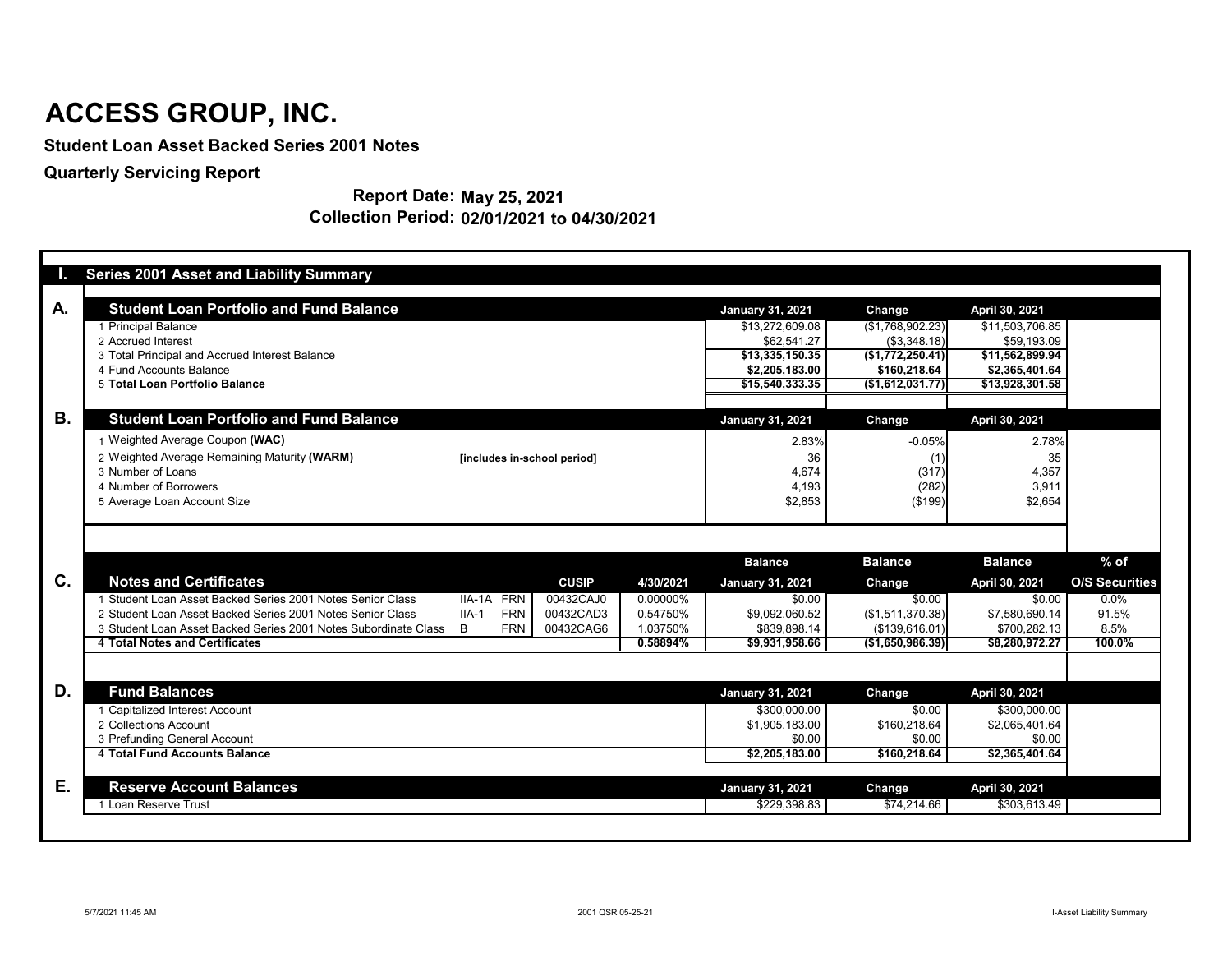#### **Student Loan Asset Backed Series 2001 Notes**

### **Quarterly Servicing Report**

#### **May 25, 2021 02/01/2021 to 04/30/2021 Report Date: Collection Period:**

| Ш.             | <b>Series 2001 Transactions and Accruals</b>            |                |                   |
|----------------|---------------------------------------------------------|----------------|-------------------|
|                |                                                         |                |                   |
| А.             | <b>Student Loan Cash Principal Activity</b>             | April 30, 2021 |                   |
|                | <b>Borrower Payments - Total</b><br>-1                  |                | (\$1,739,161.39)  |
|                | <b>Claim Payments</b><br>2                              |                | \$0.00            |
|                | Refunds<br>3                                            |                | (\$629.01)        |
|                | <b>Reversals</b><br>4                                   |                | \$0.00            |
|                | 5a New Acquisitions - Principal                         | \$0.00         |                   |
|                | 5b Cancellations - Principal                            | \$0.00         |                   |
|                | 5c New Acquisitions - Sale Transfers                    | \$0.00         |                   |
|                | 5d New Acquisitions - Repurchases                       | \$0.00         |                   |
|                | New Acquisitions - Total<br>5                           |                | \$0.00            |
|                | <b>Total Cash Principal Activity</b><br>6               |                | (\$1,739,790.40)  |
|                |                                                         |                |                   |
| Β.             | <b>Student Loan Non-Cash Principal Activity</b>         |                |                   |
|                | <b>Capitalized Interest</b><br>$\mathbf 1$              |                | \$549.39          |
|                | New Acquisitions/Cancellations - Fees<br>$\overline{2}$ |                | \$0.00            |
|                | <b>Capitalized Guarantee Fees</b><br>3                  |                | \$0.00            |
|                | 4a Small Balance and Other Adjustments                  | (\$290.73)     |                   |
|                | 4b Adjustments - Write-offs                             | (\$29,370.49)  |                   |
|                | <b>Total Adjustments</b><br>4                           |                | (\$29,661.22)     |
|                | <b>Total Non-Cash Principal Activity</b><br>5           |                | ( \$29, 111.83)   |
|                |                                                         |                |                   |
| $\mathbf{C}$ . |                                                         |                |                   |
|                | <b>Total Student Loan Principal Activity</b>            |                | (\$1,768,902.23)  |
|                |                                                         |                |                   |
|                |                                                         |                |                   |
| D.             | <b>Student Loan Cash Interest Activity</b>              |                |                   |
|                | <b>Borrower Payments - Total</b><br>1                   |                | (\$89,763.47)     |
|                | <b>Claim Payments</b><br>$\overline{2}$                 |                | \$0.00            |
|                | 3a New Acquisitions - Sale Transfers                    | \$0.00         |                   |
|                | 3b New Acquisitions - Repurchases                       | \$0.00         |                   |
|                | <b>New Acquisitions</b><br>3                            |                | \$0.00            |
|                | <b>Other Adjustments</b><br>4                           |                | \$0.00            |
|                | <b>Total Cash Interest Activity</b><br>5                |                | $($ \$89,763.47)  |
|                |                                                         |                |                   |
| Е.             | <b>Student Loan Non-Cash Interest Activity</b>          |                |                   |
|                | <b>Borrower Accruals</b><br>1                           |                | 84,886.95         |
|                | <b>Capitalized Interest</b><br>2                        |                | $($ \$549.39) $ $ |
|                | 3a Small Balance and Other Adjustments                  | \$44.98        |                   |
|                | 3b Adjustments - Write-offs                             | (\$247.25)     |                   |
|                | <b>Total Adjustments</b><br>3                           |                | (\$202.27)        |
|                | Fee Accruals<br>4                                       |                | \$2,280.00        |
|                | <b>Total Non-Cash Interest Activity</b><br>5            |                | \$86,415.29       |
|                |                                                         |                |                   |
| F.             | <b>Total Student Loan Interest Activity</b>             |                | ( \$3,348.18)     |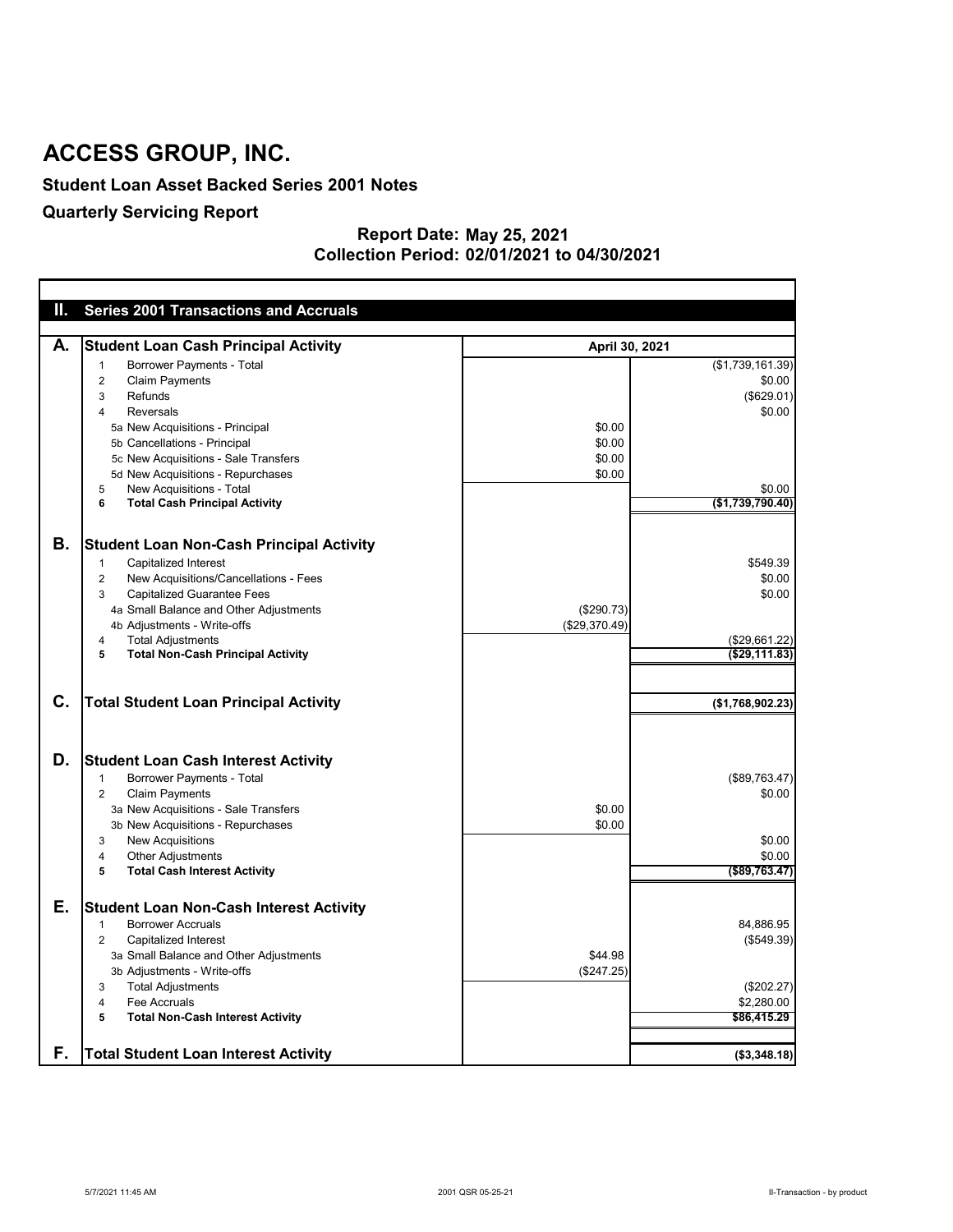**Student Loan Asset Backed Series 2001 Notes**

**Quarterly Servicing Report**

| Ш.        | <b>Series 2001 Collection Fund Activity</b>                                               |                  |                                   |                                       |
|-----------|-------------------------------------------------------------------------------------------|------------------|-----------------------------------|---------------------------------------|
| A.        | <b>Collection Fund</b>                                                                    | April 30, 2021   |                                   |                                       |
|           | 1 Beginning Balance                                                                       | \$1,707,714.07   |                                   |                                       |
|           | 2 Transfers to Other Funds                                                                | (\$1,707,714.07) |                                   |                                       |
|           | 3 Payments Received                                                                       | \$1,832,080.56   |                                   |                                       |
|           | 4 Payments Due                                                                            | \$0.00           |                                   |                                       |
|           | 5 Guarantee Fee Payment to Loan Reserve Trust                                             | \$0.00           |                                   |                                       |
|           | 6 Guarantee Payments of Principal                                                         | \$29,370.49      |                                   |                                       |
|           | 7 Guarantee Payments of Interest                                                          | \$247.25         |                                   |                                       |
|           | 8 Misc. Payments Received/Due                                                             | \$0.00           |                                   |                                       |
|           | 9 Sale Proceeds/Repurchases                                                               | \$0.00           |                                   |                                       |
|           | 10 Earnings                                                                               | \$21.75          |                                   |                                       |
|           | 11 Recoveries                                                                             | \$8,739.35       |                                   |                                       |
|           | 12 Counterparty Swap Payments                                                             | \$0.00           |                                   |                                       |
|           | 13 Transfers from Other Funds                                                             | \$0.00           |                                   |                                       |
|           | <b>14 Ending Balance</b>                                                                  | \$1,870,459.40   |                                   |                                       |
| <b>B.</b> | <b>Required Payments Under Waterfall</b>                                                  | <b>Payment</b>   | <b>Distribute from Collection</b> | <b>Transfer/Used from Other Funds</b> |
|           | 1a Administrative Allowance                                                               | \$33,181.52      | \$33,181.52                       | \$0.00                                |
|           | 1b Trustee Fees                                                                           | \$3,750.00       | \$3,750.00                        | \$0.00                                |
|           | 2 Payment of Interest Distribution Amount on Senior Notes or Senior Obligations           | \$10,260.78      | \$10,260.78                       | \$0.00                                |
|           | 3 Payment of Guarantee Fee due to Loan Reserve Trust                                      | \$0.00           | \$0.00                            | \$0.00                                |
|           | 4 Payment of Interest Distribution Amount on Subordinate Note                             | \$1,796.18       | \$1,796.18                        | \$0.00                                |
|           | 5a Payment of Principal Distribution Amount on Senior Notes or Senior Obligations         | \$1,667,437.86   | \$1,667,437.86                    | \$0.00                                |
|           | 5b Payment of Principal Distribution Amount on Subordinate note (if no trigger in effect) | \$154,033.06     | \$154,033.06                      | \$0.00                                |
|           | 6 Payment to Group I to cover insufficient funding for clauses 1 thru 4                   | \$0.00           | \$0.00                            | \$0.00                                |
|           | 7 Payment of Interest due Subordinate Note (Note Interest Trigger in effect)              | \$0.00           | \$0.00                            | \$0.00                                |
|           | 8 Payment to Group I to cover insufficient funding for interest due Subordinate note      | \$0.00           | \$0.00                            | \$0.00                                |
|           | 9 Excess to Access Group, Inc.                                                            | \$0.00           | \$0.00                            | \$0.00                                |
|           | <b>Total Payments</b>                                                                     | \$1,870,459.40   | \$1,870,459.40                    | \$0.00                                |
|           |                                                                                           |                  |                                   |                                       |

| nsfer/Used from Other Funds |                  |
|-----------------------------|------------------|
|                             | \$0.00           |
|                             | \$0.00           |
|                             | \$0.00           |
|                             | \$0.00           |
|                             | \$0.00           |
|                             | \$0.00           |
|                             | \$0.00           |
|                             | \$0.00           |
|                             | \$0.00           |
|                             | \$0.00<br>\$0.00 |
|                             | \$0.00           |
|                             |                  |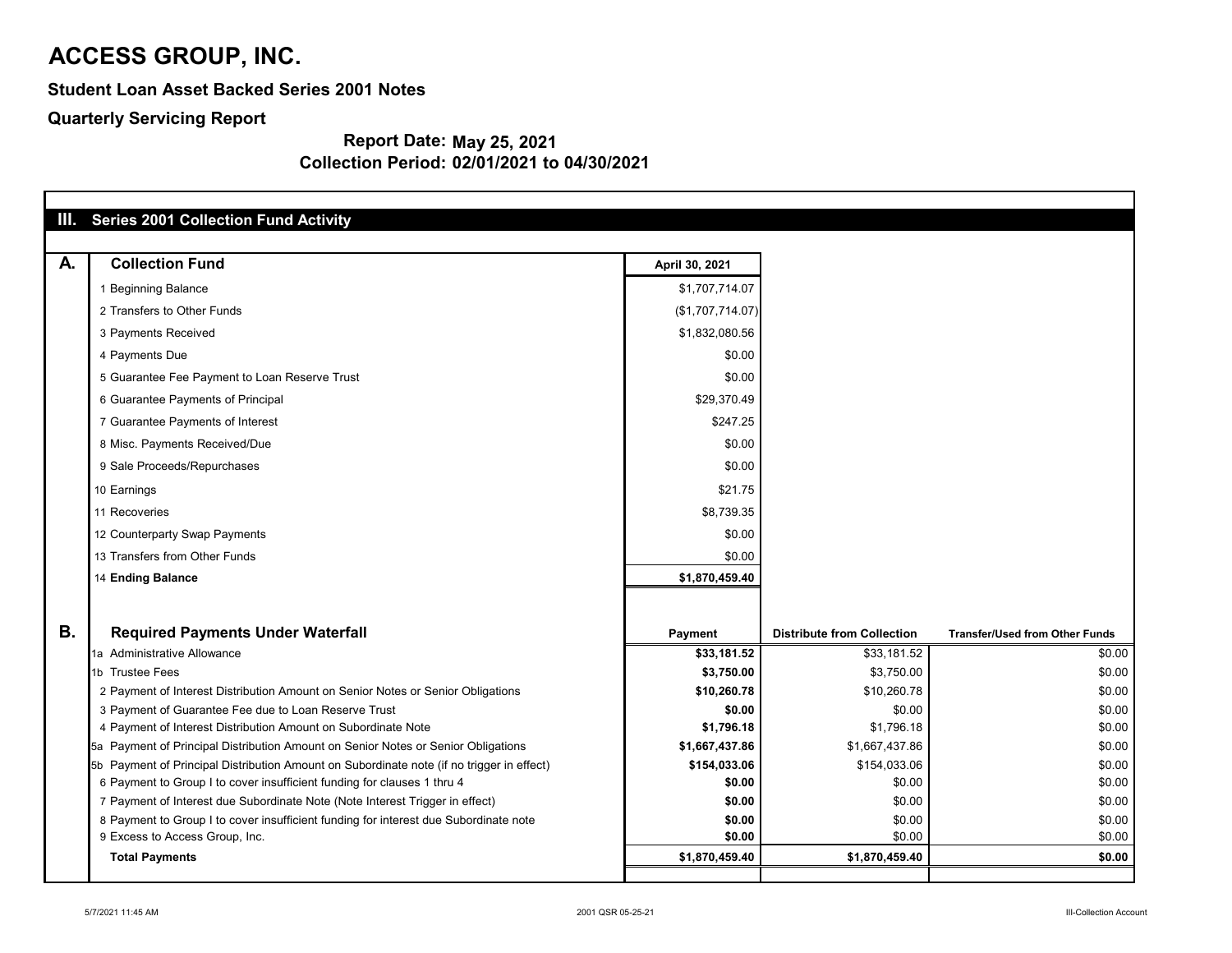**Student Loan Asset Backed Series 2001 Notes**

**Quarterly Servicing Report**

| IV. |              | Series 2001 Notes Waterfall for Distributions                                                                                                                                                                                                                                                                                                    |                                                  |                                  |                     |
|-----|--------------|--------------------------------------------------------------------------------------------------------------------------------------------------------------------------------------------------------------------------------------------------------------------------------------------------------------------------------------------------|--------------------------------------------------|----------------------------------|---------------------|
|     |              |                                                                                                                                                                                                                                                                                                                                                  |                                                  | Remaining                        | <b>CAPI Account</b> |
|     |              |                                                                                                                                                                                                                                                                                                                                                  |                                                  | <b>Funds Balance</b>             | <b>Used</b>         |
| A.  |              | Total Available Funds (Collection Fund Account)                                                                                                                                                                                                                                                                                                  | \$1,870,459.40                                   | \$1,870,459.40                   | \$0.00              |
| В.  | <b>First</b> | <b>Administration Funds</b>                                                                                                                                                                                                                                                                                                                      | \$36,931.52                                      | \$1,833,527.88                   | \$0.00              |
| C.  | Second       | Payment of Interest Distribution Amount on Senior Notes or Senior Obligations:<br>1 Student Loan Asset Backed Series 2001 Notes Senior Class IIA-1 [FRN]<br>2 Student Loan Asset Backed Series 2001 Notes Senior Class IIA-1A [FRN]<br>3 Total Interest Distribution on Senior Notes or Obligations:                                             | \$10,260.78<br>\$0.00<br>\$10,260.78             | \$1,823,267.10<br>\$1,823,267.10 | \$0.00<br>\$0.00    |
| D.  | <b>Third</b> | <b>Payment of Guarantee Fees</b>                                                                                                                                                                                                                                                                                                                 | \$0.00                                           | \$1,823,267.10                   | \$0.00              |
| Е.  | Fourth       | <b>Payment of Interest Distribution Amount on Subordinate Note</b><br>1 Student Loan Asset Backed Series 2001 Notes Subordinate Class IIB [FRN]<br>Total Interest Distribution Amount on Subordinate Note                                                                                                                                        | \$1,796.18<br>\$1,796.18                         | \$1,821,470.92                   | \$0.00              |
| F.  | <b>Fifth</b> | <b>Payment of Principal Distribution Amount on Senior Notes or Other Obligations</b><br>1 Payment of Principal Distribution Amount on Senior Notes or Senior Obligations<br>2 Payment of Principal Distribution Amount on Subordinate Note (if no trigger in effect)<br>Total Principal Distribution Amount on Senior Notes or Other Obligations | \$1,667,437.86<br>\$154,033.06<br>\$1,821,470.92 | \$154,033.06<br>\$0.00           | \$0.00<br>\$0.00    |
| G.  | <b>Sixth</b> | Payment to Group I to cover insufficient funding for clauses 1 thru 4                                                                                                                                                                                                                                                                            | \$0.00                                           | \$0.00                           | \$0.00              |
| Η.  |              | Seventh   Payment of Interest due Subordinate Note (Note Interest Trigger in effect)                                                                                                                                                                                                                                                             | \$0.00                                           | \$0.00                           | \$0.00              |
| L.  | Eighth       | Payment to Group I to cover insufficient funding for interest due Subordinate note                                                                                                                                                                                                                                                               | \$0.00                                           | \$0.00                           | \$0.00              |
| J.  | <b>Ninth</b> | Excess to Access Group, Inc.                                                                                                                                                                                                                                                                                                                     | \$0.00                                           | \$0.00                           | \$0.00              |
|     |              |                                                                                                                                                                                                                                                                                                                                                  |                                                  |                                  |                     |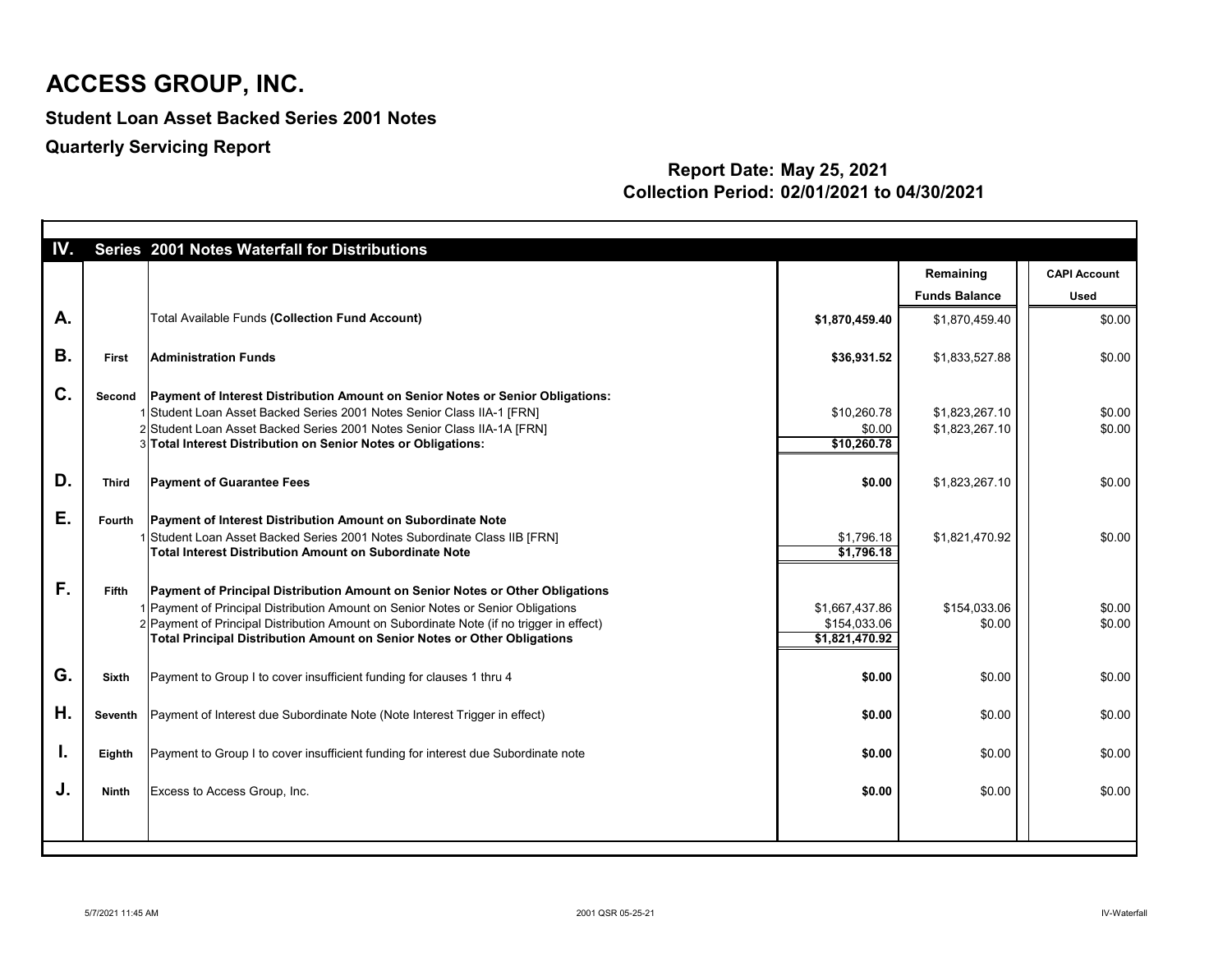**Student Loan Asset Backed Series 2001 Notes**

**Quarterly Servicing Report**

| V. SERIES 2001 PORTFOLIO CHARACTERISTICS BY LOAN TYPE |
|-------------------------------------------------------|
|                                                       |

|                |                                         | <b>Number</b> | <b>Dollar</b>   | $%$ of           |
|----------------|-----------------------------------------|---------------|-----------------|------------------|
| A.             | <b>Loan Type Distribution:</b>          | of Loans      | \$ Amount       | <b>Portfolio</b> |
|                | 1 Bar Exam                              | 457           | \$364,440.75    | 3.17%            |
|                | 2 Business Access                       | 49            | \$90,032.89     | 0.78%            |
|                | 3 Continuing Education                  |               | \$2,218.88      | 0.02%            |
|                | 4 Dental Access                         | 71            | \$271,049.00    | 2.36%            |
|                | 5 Graduate Access                       | 124           | \$357,585.39    | 3.11%            |
|                | 6 Health Access                         | 105           | \$285,130.24    | 2.48%            |
|                | 7 International                         |               | \$154,960.92    | 1.35%            |
|                | 8 Law Access                            | 3,421         | \$9,558,975.71  | 83.09%           |
|                | 9 Medical Access                        | 55            | \$240,614.20    | 2.09%            |
|                | 10 Residency                            | 67            | \$178,698.87    | 1.55%            |
|                | 11 Total By Loan Type Distribution      | 4,357         | \$11,503,706.85 | 100.00%          |
|                |                                         |               |                 |                  |
| <b>B.</b>      | <b>Borrower Status Distribution:</b>    |               |                 |                  |
|                | 1 In-School                             |               | \$9,478.00      | 0.08%            |
|                | 2 Grace                                 | 0             | \$0.00          | 0.00%            |
|                | 3 Deferment                             | $\Omega$      | \$0.00          | 0.00%            |
|                | 4 Forbearance                           | 17            | \$76,361.17     | 0.66%            |
|                | 5 Repayment                             | 4,335         | \$11,409,223.36 | 99.18%           |
|                | 6 Interim Charge-Offs                   |               | \$8,644.32      | 0.08%            |
|                | 7 Total By Borrower Status Distribution | 4,357         | \$11,503,706.85 | 100.00%          |
|                |                                         |               |                 |                  |
| $\mathbf{C}$ . | <b>School Type Distribution:</b>        |               |                 |                  |
|                | 1 Graduate/First Professional           | 4,357         | \$11,503,706.85 | 100.00%          |
|                | 2 Total By School Type Distribution     | 4,357         | \$11,503,706.85 | 100.00%          |
|                |                                         |               |                 |                  |
|                |                                         |               |                 |                  |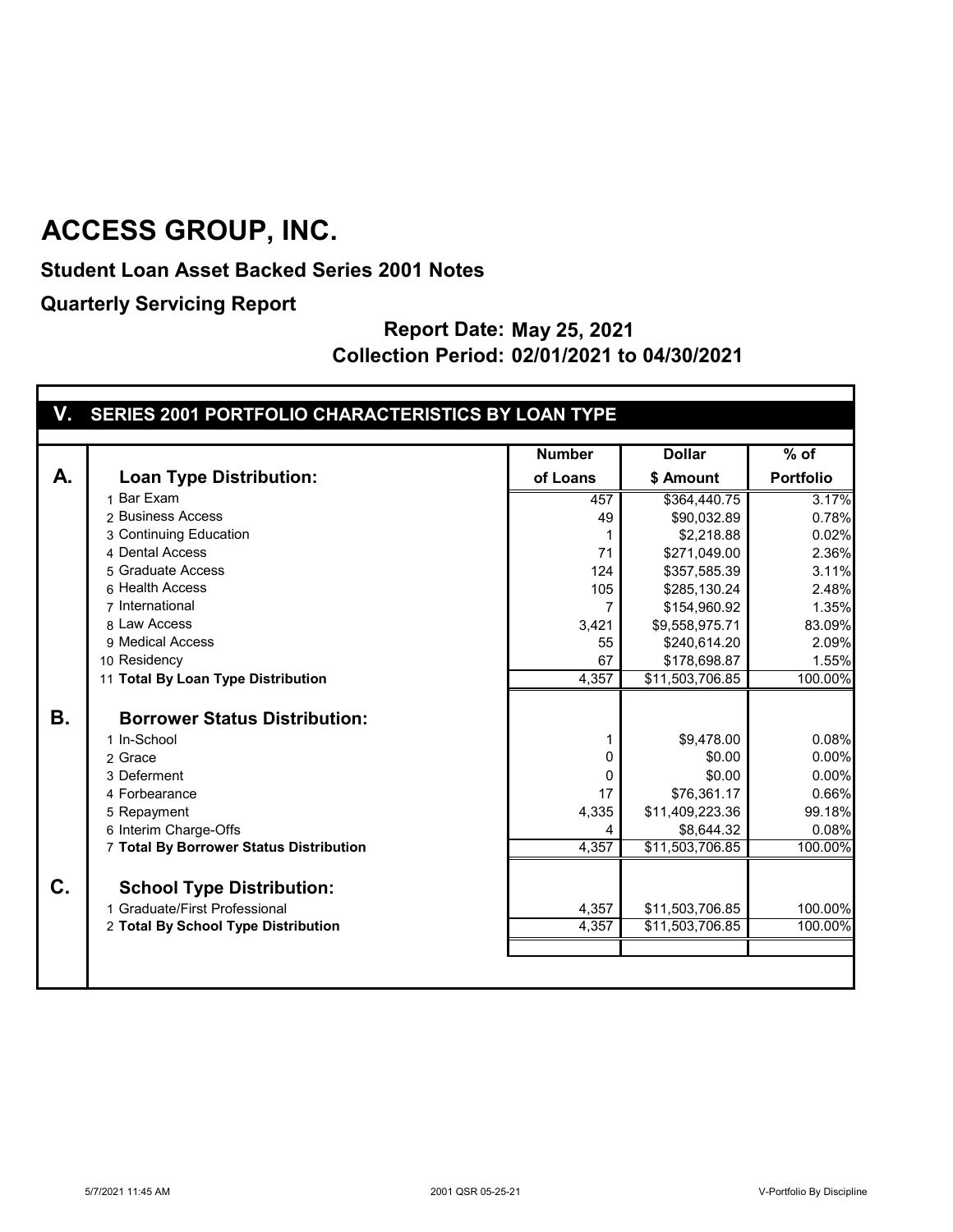#### **Student Loan Asset Backed Series 2001 Notes**

#### **Quarterly Servicing Report**

| VI. SERIES 2001 NOTES TRIGGER AND STEPDOWN                                                                                                                                                                                                                                                                                                                                                                                                                   |                                                                                                   |
|--------------------------------------------------------------------------------------------------------------------------------------------------------------------------------------------------------------------------------------------------------------------------------------------------------------------------------------------------------------------------------------------------------------------------------------------------------------|---------------------------------------------------------------------------------------------------|
|                                                                                                                                                                                                                                                                                                                                                                                                                                                              |                                                                                                   |
| <b>Subordinate Note Interest Trigger</b>                                                                                                                                                                                                                                                                                                                                                                                                                     | Triggered?                                                                                        |
| In effect from Prior Quarter? (Yes = Triggered, No = Not Triggered)                                                                                                                                                                                                                                                                                                                                                                                          | <b>NO</b>                                                                                         |
| <b>Total Notes Remaining</b>                                                                                                                                                                                                                                                                                                                                                                                                                                 | $($ \$8,280,972.27)                                                                               |
| Add Aggregate Principal Balance Balance                                                                                                                                                                                                                                                                                                                                                                                                                      | \$11,503,706.85                                                                                   |
| Add Borrower Interest to be Capitalized                                                                                                                                                                                                                                                                                                                                                                                                                      | $\overline{$8,773.43}$                                                                            |
| Add Prefunding Account Balance                                                                                                                                                                                                                                                                                                                                                                                                                               | \$0.00                                                                                            |
| Add Total Note Principal Payment Per Waterfall                                                                                                                                                                                                                                                                                                                                                                                                               | \$1,821,470.92                                                                                    |
| Add Capitalized Interest Account as of Current Distribution Date                                                                                                                                                                                                                                                                                                                                                                                             | \$300,000.00                                                                                      |
| Over / (Under) collateralization                                                                                                                                                                                                                                                                                                                                                                                                                             | $\overline{$5,352,978.93}$                                                                        |
| Does Sub Note Trigger remain in effect after this Quarterly Distribution?                                                                                                                                                                                                                                                                                                                                                                                    | <b>NO</b>                                                                                         |
| <b>Senior Notes Remaining</b>                                                                                                                                                                                                                                                                                                                                                                                                                                | (\$7,580,690.14)                                                                                  |
| Add Aggregate Principal Balance Balance                                                                                                                                                                                                                                                                                                                                                                                                                      | \$11,503,706.85                                                                                   |
| Add Borrower Interest to be Capitalized                                                                                                                                                                                                                                                                                                                                                                                                                      | \$8,773.43                                                                                        |
| Add Prefunding Account Balance                                                                                                                                                                                                                                                                                                                                                                                                                               | \$0.00                                                                                            |
| Add Senior Note Principal Payment Per Waterfall                                                                                                                                                                                                                                                                                                                                                                                                              | \$1,667,437.86                                                                                    |
| Add Capitalized Interest Account as of Current Distribution Date                                                                                                                                                                                                                                                                                                                                                                                             | \$300,000.00                                                                                      |
| Over / (Under) collateralization                                                                                                                                                                                                                                                                                                                                                                                                                             | \$5,899,228.00                                                                                    |
| Is Sub Note Interest Trigger in effect?                                                                                                                                                                                                                                                                                                                                                                                                                      | <b>NO</b>                                                                                         |
| <b>Step Down Date</b>                                                                                                                                                                                                                                                                                                                                                                                                                                        | Triggered?                                                                                        |
| If Senior Notes are \$0 (Yes = Triggered, No = Not Triggered)                                                                                                                                                                                                                                                                                                                                                                                                | <b>NO</b>                                                                                         |
| Fifth Anniversary achieved? (Yes = Triggered, No = Not Triggered)                                                                                                                                                                                                                                                                                                                                                                                            | <b>YES</b>                                                                                        |
| Step Down Date in Effect? (Yes = Triggered, No = Not Triggered)                                                                                                                                                                                                                                                                                                                                                                                              | <b>YES</b>                                                                                        |
| <b>Cumulative Default Ratio Trigger</b><br><b>Actual Cumulative Default Ratio</b><br>Cumulative default ratio trigger<br>Cumulative default ratio exceeded (Yes = Triggered, No = Not Triggered)<br><b>Subordinate Note Principal Trigger</b><br>Subordinate Note Interest Trigger Occurred? (Yes = Triggered, No = Not Triggered)<br>Cumulative Default Trigger Occurred? (Yes = Triggered, No = Not Triggered)<br>Is Sub Note Principal Trigger in effect? | 13.70%<br>Triggered if > 17.00%<br><b>NO</b><br>Triggered?<br><b>NO</b><br><b>NO</b><br><b>NO</b> |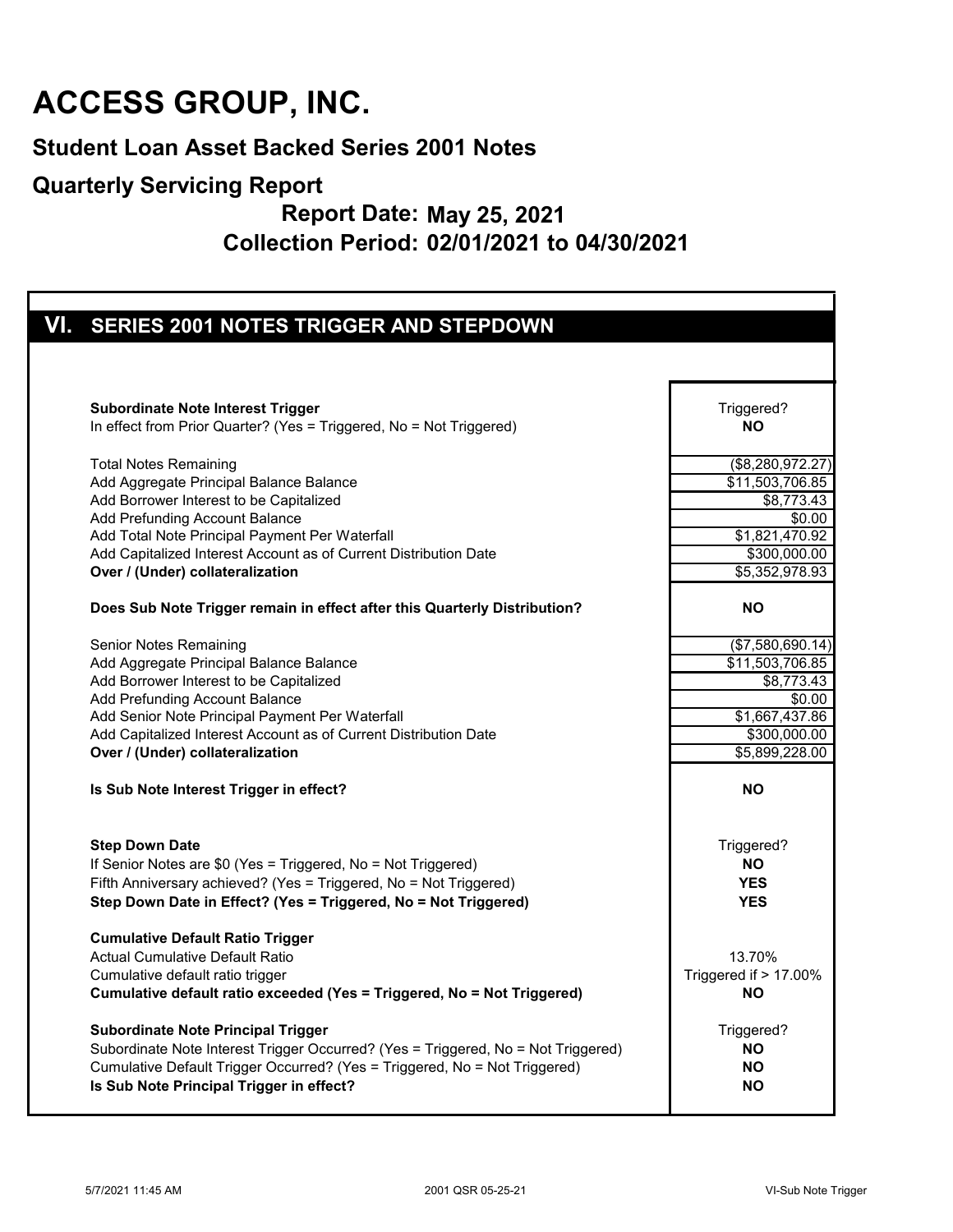#### **Student Loan Asset Backed Series 2001 Notes**

#### **Quarterly Servicing Report**

| VII. | Series 2001 Notes Portfolio Summary Report                                      |                             |
|------|---------------------------------------------------------------------------------|-----------------------------|
|      |                                                                                 |                             |
| А.   | 1 ABS Notes Outstanding                                                         | \$8,280,972                 |
| В.   | 1 Total Principal Balance                                                       | \$11,503,707                |
|      | 2 Total Fund Accounts Balance<br>3 Total Principal and Accrued Interest Balance | \$2,365,402<br>\$11,562,900 |
|      | 4 Number of Loans                                                               | 4,357                       |
|      | 5 Number of Borrowers                                                           | 3,911                       |
| C.   | 1 Borrower Payments- Principal                                                  | \$1,739,161                 |
|      | 2 Borrower Payments- Interest                                                   | \$89,763                    |
| D.   | 1 Necessary Funds Transfer to Meet Obligations                                  | \$0                         |
|      | 2 Administration Fees                                                           | \$33,182                    |
|      | 3 Cash Release to Access Group, Inc.                                            | \$0                         |
| Е.   | 1 Loan Reserve Trust                                                            | \$303,613                   |
|      | 2 Weighted Average Coupon (WAC)                                                 | 2.78%                       |
|      | 3 Weighted Average Remaining Maturity (WARM)                                    | 35                          |
| F.   | 1 Senior Notes Outstanding                                                      | \$7,580,690                 |
|      | 2 Subordinate Notes Outstanding                                                 | \$700,282                   |
|      | 3 Senior Notes Principal Distribution                                           | \$1,511,370                 |
|      | 4 Subordinate Notes Principal Distribution                                      | \$139,616                   |
|      | 5 Senior Asset Percentage                                                       | 183.72%<br>168.18%          |
|      | 6 Senior Subordinate Asset Percentage                                           |                             |
|      |                                                                                 |                             |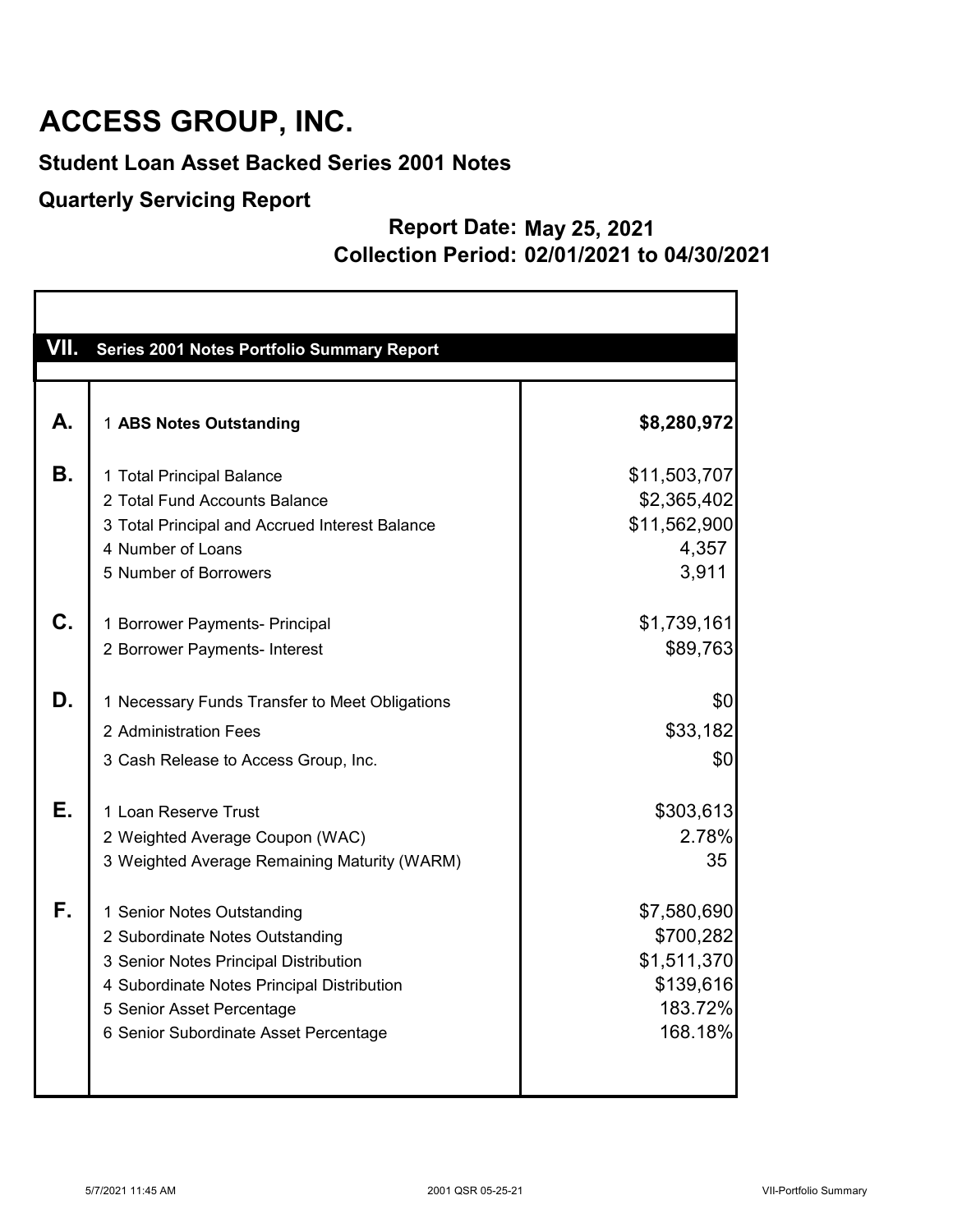**Student Loan Asset Backed Series 2001 Notes**

### **Quarterly Servicing Report**

**Report Date: May 25, 2021**

**Collection Period: 02/01/2021 to 04/30/2021**

|    |                                                | VIII. Series 2001 Portfolio Status By Loan Type |                              |                |  |  |  |
|----|------------------------------------------------|-------------------------------------------------|------------------------------|----------------|--|--|--|
|    | <b>Status</b>                                  | # of Loans                                      | Amount (\$)                  | Percentage (%) |  |  |  |
|    | <b>INTERIM:</b>                                |                                                 | <b>Includes Accrued Int.</b> |                |  |  |  |
| A. | In-School                                      |                                                 |                              |                |  |  |  |
|    | Current                                        | 1                                               | \$18,251.43                  | 0.16%          |  |  |  |
| Β. | <b>Grace</b>                                   |                                                 |                              |                |  |  |  |
|    | Current                                        | 0                                               | \$0.00                       | 0.00%          |  |  |  |
| C. | <b>TOTAL INTERIM</b>                           | $\mathbf 1$                                     | \$18,251.43                  | 0.16%          |  |  |  |
| D. | <b>REPAYMENT:</b>                              |                                                 |                              |                |  |  |  |
|    | <b>Active</b>                                  |                                                 |                              |                |  |  |  |
|    | Current                                        | 3,988                                           | \$10,339,258.99              | 89.42%         |  |  |  |
|    | 1-29 Days Delinquent                           | 252                                             | \$792,190.69                 | 6.85%          |  |  |  |
|    | 30-59 Days Delinquent<br>60-89 Days Delinquent | 51<br>22                                        | \$159,244.57<br>\$106,271.30 | 1.38%<br>0.92% |  |  |  |
|    | 90-119 Days Delinquent                         | 13                                              | \$32,156.43                  | 0.28%          |  |  |  |
|    | 120-149 Days Delinquent                        | 7                                               | \$25,296.85                  | 0.22%          |  |  |  |
|    | 150-179 Days Delinquent                        | $\mathbf 2$                                     | \$3,314.29                   | 0.03%          |  |  |  |
|    | > 180 Days Delinquent                          | 0                                               | \$0.00                       | 0.00%          |  |  |  |
| Е. | <b>Deferment:</b>                              |                                                 |                              |                |  |  |  |
|    | Current                                        | 0                                               | \$0.00                       | 0.00%          |  |  |  |
| F. | <b>Forbearance:</b>                            |                                                 |                              |                |  |  |  |
|    | Current                                        | 17                                              | \$77,908.78                  | 0.67%          |  |  |  |
| G. | Interim Charge-Offs                            | 4                                               | \$9,006.61                   | 0.08%          |  |  |  |
| Η. | <b>TOTAL REPAYMENT</b>                         | 4,356                                           | \$11,544,648.51              | 99.84%         |  |  |  |
| I. | <b>TOTAL PORTFOLIO</b>                         | 4,357                                           | \$11,562,899.94              | 100.00%        |  |  |  |
|    |                                                |                                                 |                              |                |  |  |  |
|    |                                                |                                                 |                              |                |  |  |  |